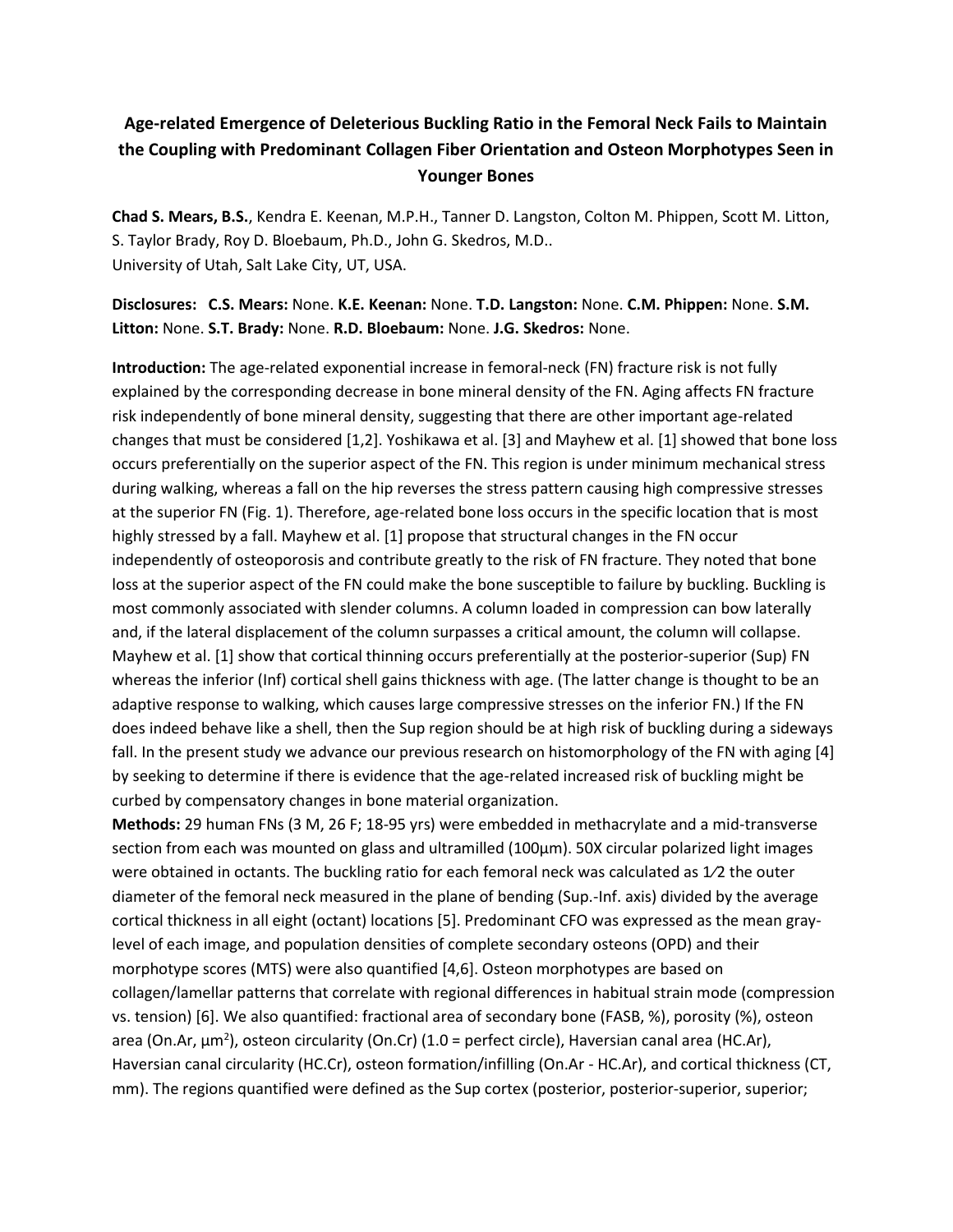combined data) and Inf cortex (anterior, anterior-inferior, inferior; combined data). These groups are based on data showing the posterior-superior to anterior-inferior axis is where fracture resistance is most compromised in the elderly [1].

**Results:** In the table are results of the correlation analyses of the buckling ratio with age and with Sup/Inf ratios of the microstructural parameters in: (1) all bones, (2) <60 year-old bones, and (3)  $\geq$  60 year-old bones. Across the age range of the younger bones, the buckling ratio showed no significant change (r=0.01, p=0.9). But the variation in buckling ratio in the younger bones did show significant correlations with Sup/Inf ratios of CFO, osteon MTS, and osteon formation. By contrast, in the older bones: (1) the buckling ratio not only substantially worsened but with advanced age it also exceeded the threshold that is considered deleterious (i.e. > 10) [5], and (2) the variation in the buckling ratio failed to show any correlation with the Sup/Inf ratios of any microstructural characteristics. Buckling ratios for younger bones had a mean of 8.6 $\pm$ 1.3 ( $\pm$ S.D.) and for older bones a mean of 10.7 $\pm$ 2.1 (p<0.01). **Discussion:** The lack of microstructural associations with deleterious increases in buckling ratios of the older bones may represent failure to retain the compensatory/adaptive mechanisms seen in the younger bones. We argue that in younger bones the overall load-carrying capacity of the FN is enhanced by the coupling of the adequate buckling ratio with Sup/Inf variations in CFO, osteon MTS, and osteon formation/infilling. By contrast, the lack of coupling of the buckling ratio with the Sup/Inf variations in these important microstructural characteristics likely contributes to the elastic instability that occurs in the FN with aging [1,2,5]. This is an important observation because CFO and osteon MTS have paramount importance in the energy absorption of bone [7] and these osteon formation dynamics become deficient in the aged FN [2]. This may reflect age-related underloading of the Sup FN cortex to an extent that fails to stimulate the adaptive response [1]. If these interpretations are correct, then agerelated degradation in FN strength and load-carrying capacity is achieved by a synergism of structural and material characteristics in younger bones in ways that are not often considered in studies of the factors that lead to increased FN-fracture risk with aging.

**Significance:** With aging the most compromised region of the femoral neck is the posterior-superior cortex. Correcting this problem will likely require enhancing the material properties of the bone along with the supplementation of bone mass along the posterior-superior to anterior-inferior axis.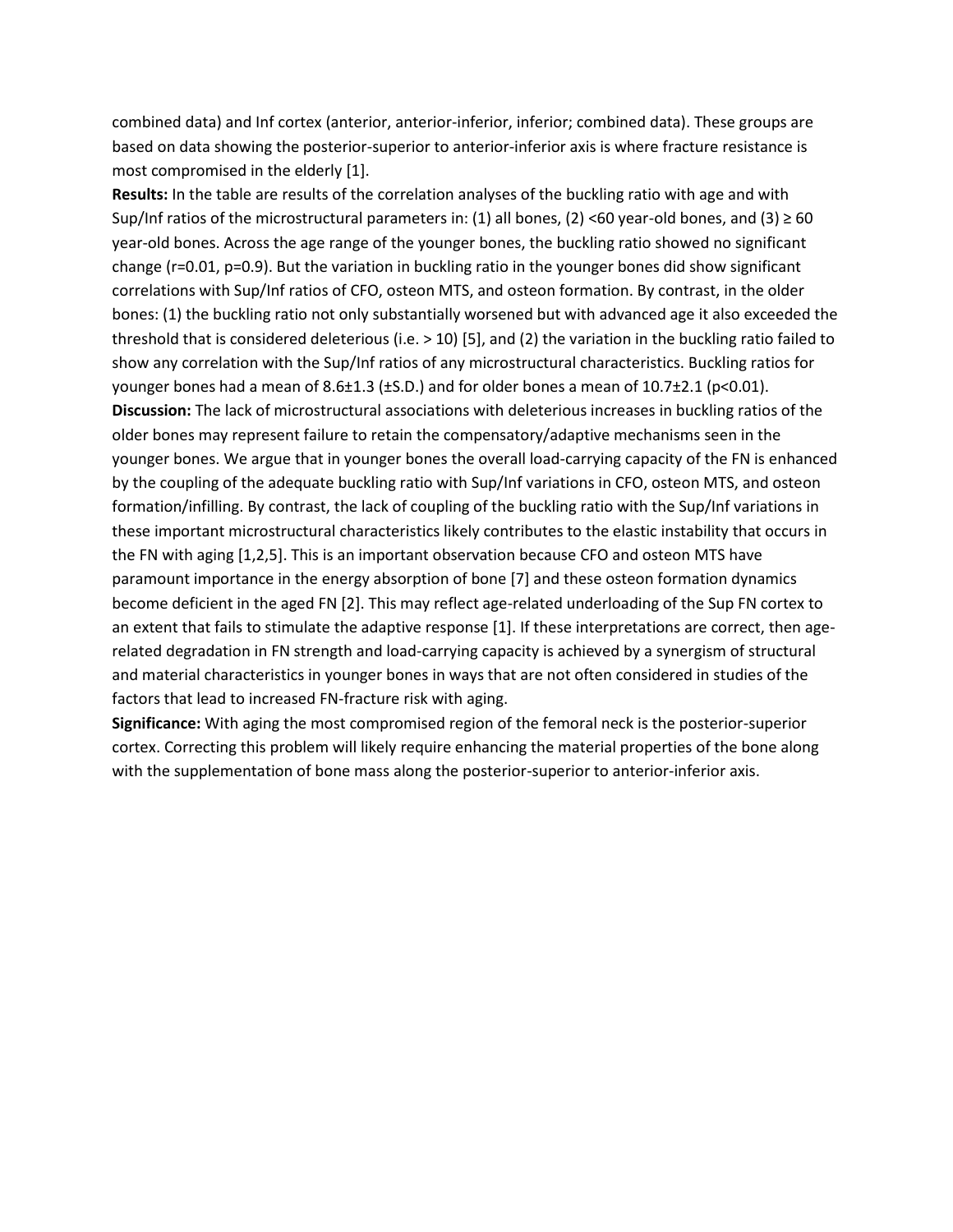

The hypothesized changes in loading from young (A) to elderly (C). When an aged (B) or elderly (D) person falls the habitual low-level compression (B) or tension (C) typically experienced by the superior femoral neck is then overloaded in high compression stress. These age-related low-level strains contribute to thinning of the femoral neck. RESULTS OF THIS STUDY SUGGEST THAT THE AGE-RELATED LOADING CHANGE SUGGESTED IN "B" MIGHT OCCUR, BUT NOT THAT SHOW IN "C".

| <b>Correlation Analyses with the Buckling Ratio</b><br>[only significant correlations are shown] |         |         |
|--------------------------------------------------------------------------------------------------|---------|---------|
|                                                                                                  | r value | p value |
| <b>All bones</b>                                                                                 |         |         |
| Age                                                                                              | 0.6     | < 0.01  |
| Young bones (<60 yrs.)                                                                           |         |         |
| MTS Sup/Inf Ratio                                                                                | 0.72    | < 0.01  |
| CFO Sup/Inf Ratio                                                                                | 0.52    | 0.03    |
| On Form Sup/Inf Ratio                                                                            | 0.65    | < 0.01  |
| Old bones (≥60 yrs.)                                                                             |         |         |
| Age                                                                                              | 0.57    | 0.05    |